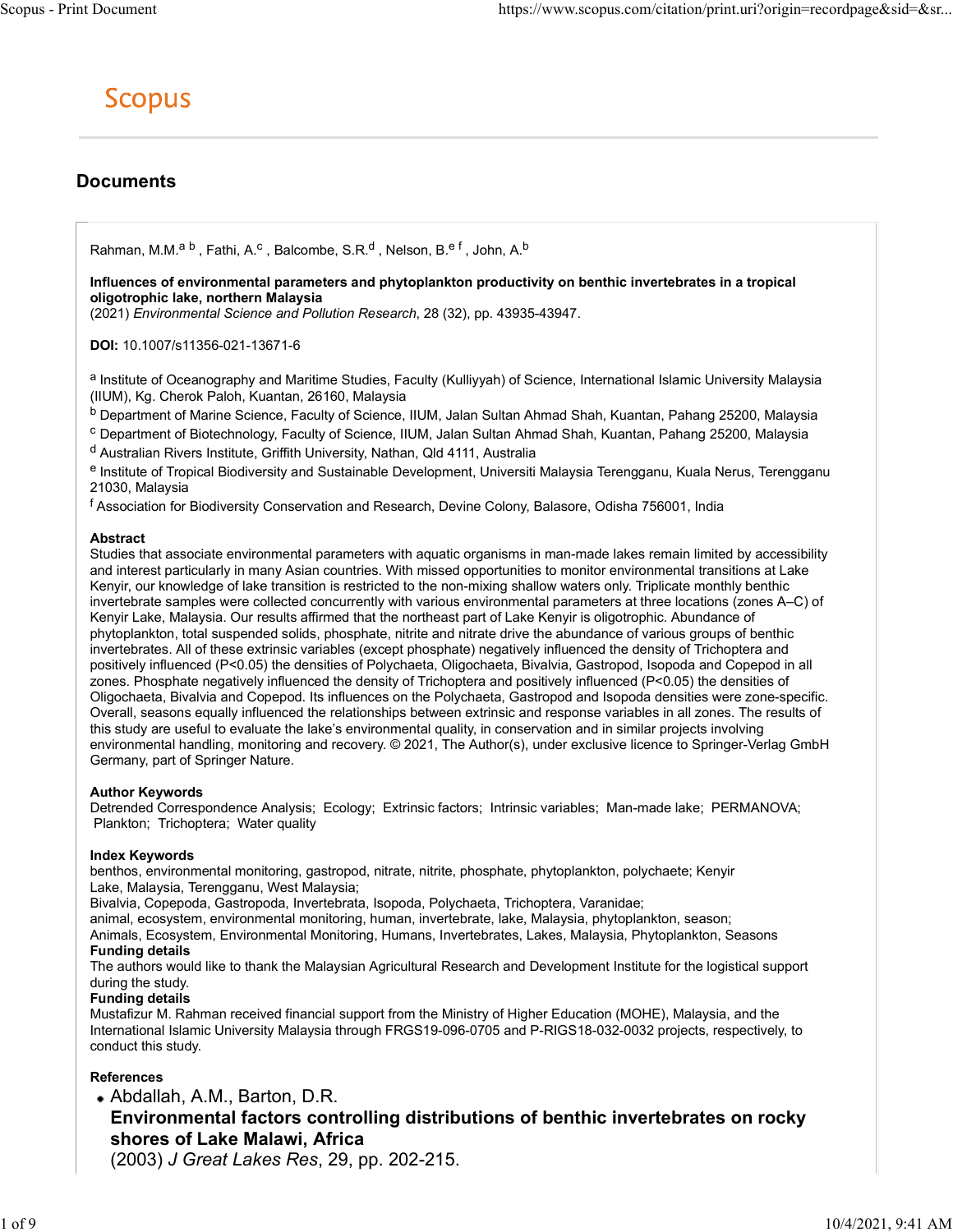Abong'o, A.D., Wandiga, O.S., Jumba, O.I., Van den Brink, J.P., Naziriwo, B.B., Madadi, O.V., Wafula, G.A., Kylin, H. Occurrence, abundance and distribution of benthic macroinvertebrates in the Nyando River Catchment, Kenya (2015) Afr J Aquat Sci, 40, pp. 373-392. Alanoca, L., Amouroux, D., Monperrus, M., Tessier, E., Goni, M., Guyoneaud, R., Acha, D., Point, D. Diurnal variability and biogeochemical reactivity of mercury species in an extreme high-altitude lake ecosystem of the Bolivian Altiplano (2016) Environ Sci Pollut Res, 23, pp. 6919-6933. COI: 1:CAS:528:DC%2BC2MXitVCrtb7I Anderson, M.J. A new method for non–parametric multivariate analysis of variance (2008) Austral Ecol, 26, pp. 32-46. • APHA (1998) Standard Methods for the Examination of Water and Waste Water,<br>American Public Health Association, Washington DC Atobatele, O.E., Ugwumba, O.A. Distribution, abundance and diversity of macrozoobenthos in Aiba Reservoir, Iwo, Nigeria (2010) Afr J Aquat Sci, 35, pp. 291-297. Ayele, T., Mengistou, S. Major factors that structure the benthic fauna of a shallow, tropical lake, Lake Kuriftu, Ethiopia (2013) Ethiop J Biol Sci, 12, pp. 151-168. Baldanzi, S., McQuaid, C.D., Cannicci, S., Porri, F. Environmental domains and range-limiting mechanisms: testing the abundant centre hypothesis using southern African Sandhoppers (2013) PLoS One, 8 (1). COI: 1:CAS:528:DC%2BC3sXitVylt70%3D Rapid bioassessment protocols for use in streams and wadeable rivers: Periphyton (1999) Benthic Macroinvertebrates and Fish, Environmental Protection Agency, Washington, DC Berlin, A., Thiele, V. Trichoptera in assessment and classification of streams in the lowlands of northeastern Germany. In: Mey W (ed) Proceedings of the 10th International Symposium on Trichoptera, 30 July–05 August, Potsdam, Germany. Nova Supplementa Entomologica, Keltern, Germany (2002) *P 481490*,<br>• Boikova, E., Botva, U., Licite, V. Implementation of trophic status index in brackish water quality assessment of Baltic coastal waters (2008) Proc Latv Acad Sci B Nat Exact Appl Sci, 62, pp. 115-119. Scopus - Print Document https://www.scopus.com/citation/print.uri?origin=recordpage&sid=&sr...<br>• Abong'o, A.D., Wandiga, O.S., Jumba, O.I., Van den Brink, J.P., Naziriwo, B.B., Madadi, O.V., Wafula, G.A., Kylin, H.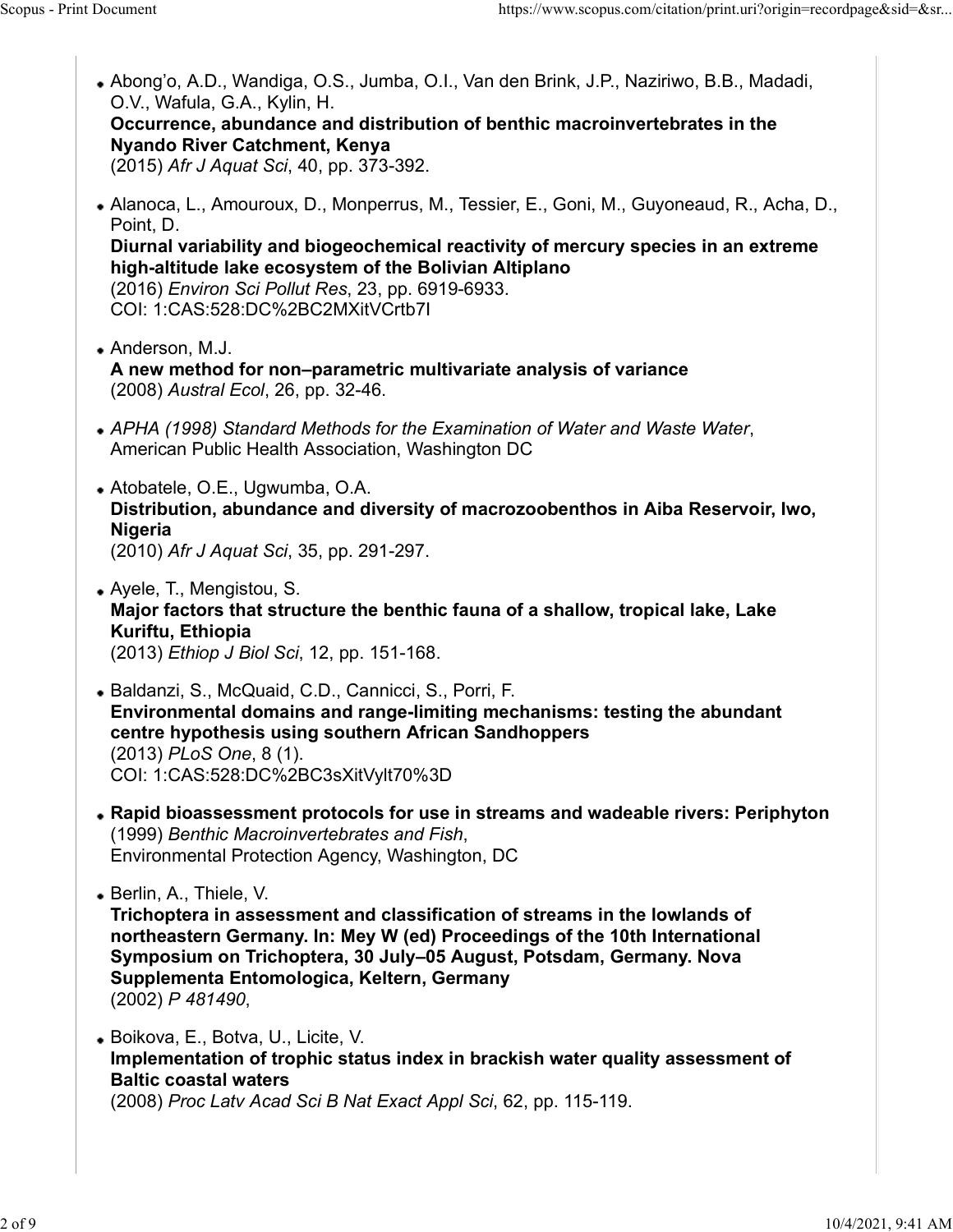| Scopus - Print Document                                                                                             | https://www.scopus.com/citation/print.uri?origin=recordpage&sid=&sr                                                                                                                                |
|---------------------------------------------------------------------------------------------------------------------|----------------------------------------------------------------------------------------------------------------------------------------------------------------------------------------------------|
| $\bullet$ Boyd, C.E.<br>(1970) Ecology, 51, pp. 285-290.<br>COI: 1:CAS:528:DyaE3cXkvFGnu7o%3D                       | Production, mineral accumulation and pigment concentration in Typha                                                                                                                                |
| ٠                                                                                                                   |                                                                                                                                                                                                    |
| ٠                                                                                                                   |                                                                                                                                                                                                    |
| • Brito-Juniorabilio, Watanabe, F.J.P.T.<br>in Chironomidade<br>(2005) Entomol Vect, 12, pp. 149-157.               | Aquatic insect of São José dos Cordeiros dam (Paraiban semi-arid) with emphasis                                                                                                                    |
| • Campos, J., Gonzalez, J.M.<br>source<br>(2009) Int Rev Hydrobiol, 94, pp. 472-483.                                | Sericostoma vittatum (Trichoptera) larvae are able to use pine litter as an energy                                                                                                                 |
| • Cleto-Filho, S.E.N., Arcifa, M.S.<br><b>Brazilian lake</b><br>(2006) Acta Limnol Bras, 18, pp. 407-421.           | Horizontal distribution and temporal variation of the zoobenthos of a tropical                                                                                                                     |
| • Corbi, J.J., Trivinho-Strixino, S.<br>(2002) Acta Limnol Bras, 14, pp. 35-42.                                     | Spatial and bathymetric distribution of the macrobenthic fauna of the Ribeirão das<br>Anhumas reservoir (Américo Brasiliense-SP, Brasil)                                                           |
| Rhône River: effects of climatic factors<br>(2004) Glob Chang Biol, 10, pp. 124-140.                                | • Daufresne, M., Roger, M.C., Capra, H., Lamouroux, N.<br>Long-term changes within the invertebrate and fish communities of the Upper                                                              |
| • de Moor, F.C., Ivanov, V.D.<br>(2008) Hydrobiologia, 595, pp. 393-407.                                            | Global diversity of caddisflies (Trichoptera: Insecta) in freshwater                                                                                                                               |
| • Desortova, B.<br>several reservoirs in Czechoslovakia                                                             | Relationship between Chlorophyll-a concentration and phytoplankton biomass in<br>(1981) Int Revue Ges Hydrobiol, 66, pp. 153-169.                                                                  |
| • Ding, Y., Rong, N., Shan, B.<br>COI: 1:CAS:528:DC%2BC28XmtVGksLo%3D                                               | Impact of extreme oxygen consumption by pollutants on macroinvertebrate<br>assemblages in plain rivers of the Ziya River Basin, north China<br>(2016) Environ Sci Pollut Res, 23, pp. 14147-14156. |
| • Donohue, I., Irvine, K.<br>invertebrates from Lake Tanganyika, Africa<br>(2003) Arch Hydrobiol, 157, pp. 131-144. | Effects of sediment particle size composition on survivorship of benthic                                                                                                                           |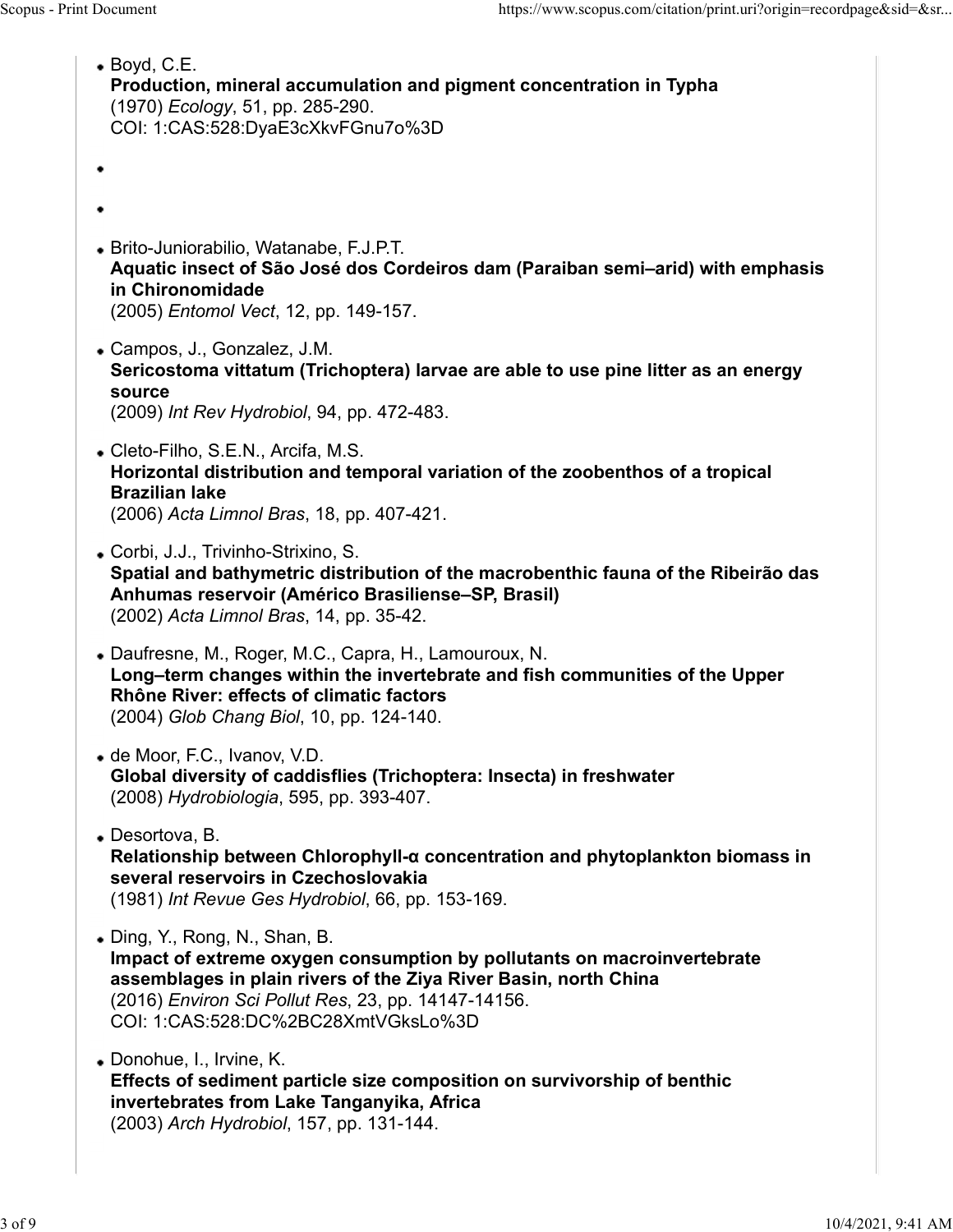- Efitre, J., Chapman, L.J., Makanga, B. The inshore benthic macroinvertebrates of Lake Nabugabo, Uganda: seasonal and spatial patterns (2001) Afr Zool, 36, pp. 205-216. Scopus - Print Document<br>
• Efitre, J., Chapman, L.J., Makanga, B.<br>
• Efitre, J., Chapman, L.J., Makanga, B.<br> **The inshore benthic macroinvertebrates of Lake Nabugabo, Uganda: seasonal and spatial patterns** 
	- Eggert, S.L., Burton, T.M. A comparison of Acroneuria lycorias (Plecoptera) production and growth in northern Michigan hard–soft–water streams (1994) Freshw Biol, 32, pp. 21-31.
	- Habib, S., Yousuf, A.R. Impact of mechanical deweeding on the phytophilous macroinvertebrate community of an eutrophic lake (2014) Environ Sci Pollut Res, 21, pp. 5653-5659. COI: 1:CAS:528:DC%2BC2cXmvVSjurw%3D
	- Hamid, S.A., Rawi, C.S.M. Application of aquatic insects (Ephemeroptera, Plecoptera and Trichoptera) in water quality assessment of Malaysian headwater (2017) Trop Life Sci Res, 28, pp. 143-162.
	- Hernandez, M.C., Alcocer, J., Oseguera, L.A., Escobar, E. Profundal benthic invertebrates in an oligotrophic tropical lake: different strategies for coping with anoxia (2014) J Limnol, 73, pp. 387-399.
	- Hickling, R., Roy, D.B., Hill, J.K., Thomas, C.D. A northward shift of range margins in British Odonata (2005) Glob Chang Biol, 11, pp. 502-506.
	- Hou, E., Chen, C., McGroddy, M.E., Wen, D. Nutrient limitation on ecosystem productivity and processes of mature and old– growth subtropical forests in China (2012) PLoS One, 7. COI: 1:CAS:528:DC%2BC3sXlsVCqug%3D%3D
	- Houghton, D.C. Utility of caddisflies (Insecta: Trichoptera) as indicators of habitat disturbance in Minnesota (2004) J Freshw Ecol, 19, pp. 97-108.
	- Jackson, P.B.N., Marshall, B.E., Paugy, D. Fish communities in man–made lakes In: Lévêque C, Bruton MN, Ssentongo GW (eds). Biologie et écologie des poissons d'eau douce Africains Biology and ecology of African freshwater fishes
	- (1983) *Paris: ORSTOM 216:325–350,*<br>• Jager, I.S., Walz, N. Chaoborus flavicans (Diptera) is an oxyregulator (2002) Arch Hydrobiol, 155, pp. 401-411.
	- Jenkerson, C.G., Hickman, M. Interrelationship among the Epipelon, Epiphyton and Phytoplankton in a Entrophic Lake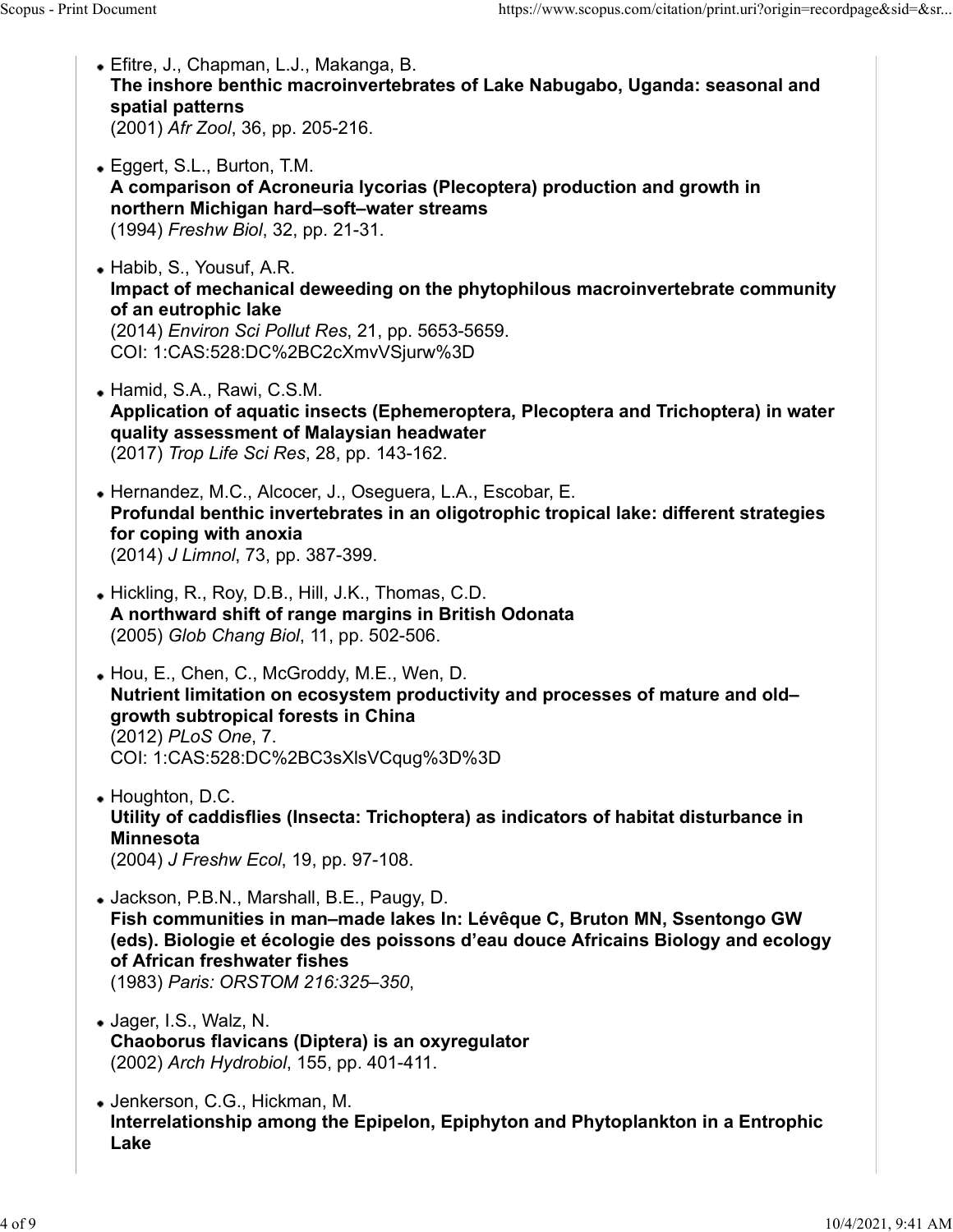(2007) Int Reve Dev Gesamten Hydrobiol Hychrograp, 71, pp. 557-579. Ji, L., Jiang, X., Liu, C., Xu, Z., Wang, J., Qian, S., Zhou, H. Response of traditional and taxonomic distinctness diversity indices of benthic macroinvertebrates to environmental degradation gradient in a large Chinese shallow lake (2020) Environ Sci Pollut Res, 27, pp. 21804-21815. COI: 1:CAS:528:DC%2BB3cXmvFKgtrk%3D Jorcin, A., Nogueira, M.G. Benthic macroinvertebrates in the Paranapanema reservoir cascade (southeast Brazil) (2008) Braz J Biol, 68, pp. 1013-1024. COI: 1:STN:280:DC%2BD1M7ltVSrsg%3D%3D Jyvasjarvi, J., Boros, G., Jones, R.I., Hamalainen, H. The importance of sedimenting organic matter, relative to oxygen and temperature, in structuring lake profundal macroinvertebrate assemblages (2013) Hydrobiologia, 709, pp. 55-72. COI: 1:CAS:528:DC%2BC3sXmtF2msbg%3D • Koperski, W. Diversity of freshwater macrobenthos and its use in biological assessment: a critical review of current applications (2011) Environ Rev, 19, pp. 16-31. Laamrani, H., Khallayoune, K., Delay, B., Pointier, J.-P. Factors affecting the distribution and abundance of two prosobranch snails in a thermal spring (1997) J Freshw Ecol, 12, pp. 75-79. COI: 1:CAS:528:DyaK2sXitlWitLY%3D Lenat, D.R., Penrose, D.L. History of the EPT taxa richness metric (1996) J N Am Benthol Soc, 12, pp. 279-290. Lima, F.B., Schafer, A.E., Lanzer, R.M. Diversity and spatial and temporal variation of benthic macroinvertebrados with respect to the trophic state of Lake Figueira in the South Brazil (2013) Acta Limnol Bras, 25, pp. 429-441. Lisboa, L.K., Silva, A.L.L., Petrucio, M.M. Aquatic invertebrate's distribution in a freshwater coastal lagoon of southern Brazil in relation to water and sediment characteristics (2011) Acta Limnol Bras, 23, pp. 119-127. Lucca, J.V., Pamplin, P.A.Z., Gessner, A.F., Trivinho-Strixino, S., Spadan-Albuquerque, A.L., Rocha, O. Scopus - Print Document https://www.scopus.com/citation/print.uri?origin=recordpage&sid=&sr...<br>
(2007) *Int Reve Dev Gesamten Hydrobiol Hychrograp*, 71, pp. 557-579.<br>
• Ji, L., Jiang, X., Liu, C., Xu, Z., Wang, J., Qian, S

Benthic macroinvertebrates of a tropical lake: Lake Caçó, MA, Brazil (2010) Braz J Biol, 70, pp. 593-600. COI: 1:STN:280:DC%2BC3cjms1SisA%3D%3D

Magalhaes, A., Pereira, L.C.C., Costa, R.M. Relationships between copepod community structure, rainfall regimes, and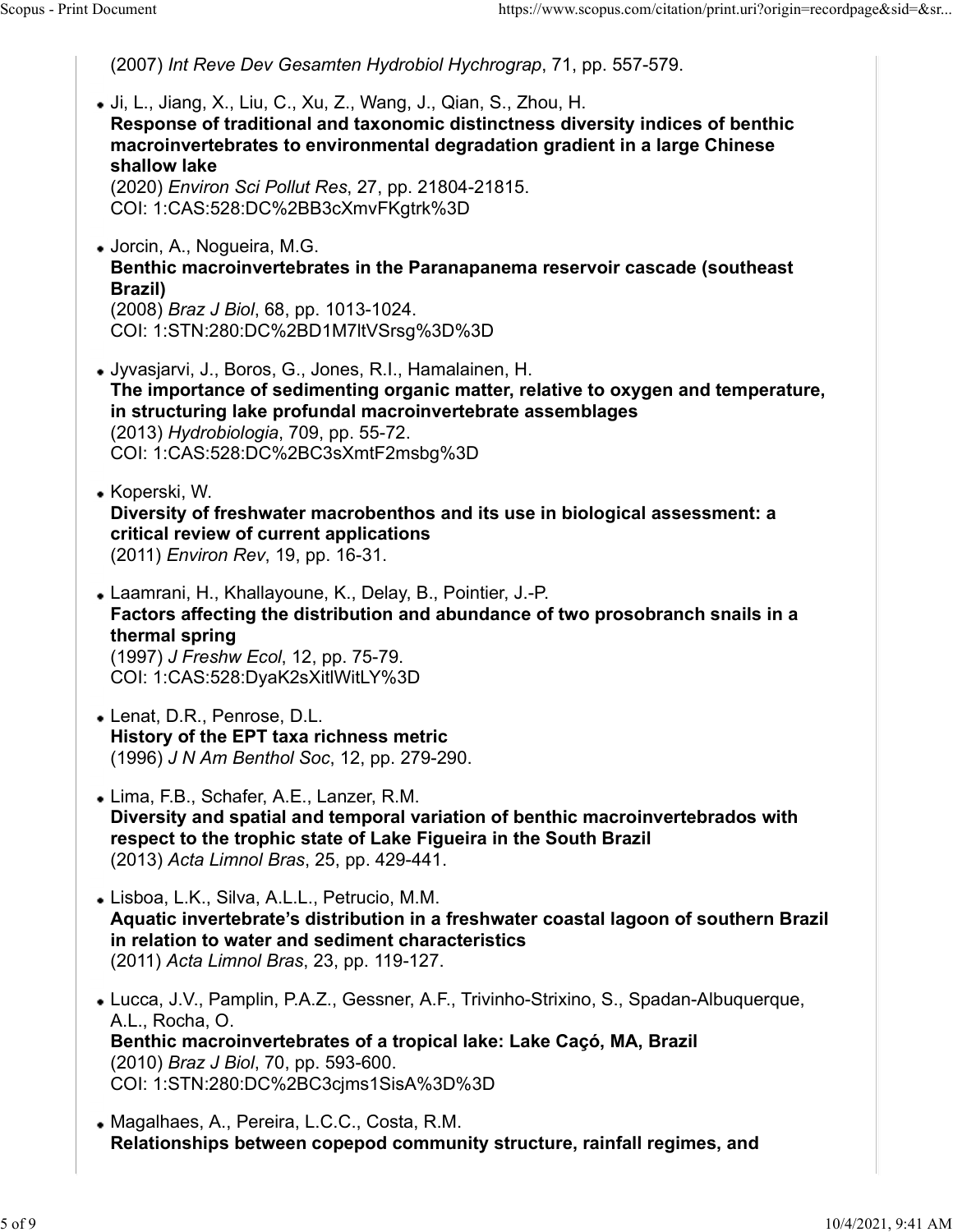hydrological variables in a tropical mangrove estuary (Amazon coast, Brazil) (2015) Helgol Mar Res, 69, pp. 123-136. Ndaruga, M.A., Ndiritu, G.G., Gichuki, N.N., Wamicha, W.N. Impact of water quality on macro–invertebrate assemblages along a tropical stream in Kenya (2004) Afr J Ecol, 42, pp. 208-216. Nelson, B.R., David, G., Mokhtar, A.F., Mamat, M.A., Rahman, A.J.A. Avian data from Kenyir rainforest trail (2018) Data Brief, 21, pp. 2633-2637. Nor Zaiha, A., Mohd Ismid, M.S., Salmiati Temporal distribution of benthic macroinvertebrate communities from tropical forest stream in Gunung Pulai Recreational Forest, Johor, Peninsular Malaysia (2015) Sains Malays, 44, pp. 1223-1228. Norfaizal, G.M., Masrom, H., Radzali, M.M. Flora diversity of Pulau Tekak Besar, Tasik Kenyir, Hulu Terengganu, Malaysia (2015) Int J Curr Res Biosci Plant Biol, 2, pp. 179-183. Ormerod, S.J., Durance, I. Understanding and managing climate change effects on river ecosystems (2012) River Conservation and Management, pp. 107-120. Boon PJ, Raven PJ, (eds), Wiley, Chichester Pamplin, P.A.Z., Rocha, O. Temporal and bathymetric distribution of benthic macroinvertebrates in the Ponte Nova Reservoir, Tietê River (São Paulo, Brazil) (2007) Acta Limnol Bras, 19, pp. 439-452. Pamplin, P.A.Z., Almeida, T.C.M., Rocha, O. Composition and distribution of bentic macroinvertebrates in Americana Reservoir, SP, Brasil (2006) Acta Limnol Bras, 18, pp. 121-132. Peeters, E.T.H.M., Gylstra, R., Vos, J.H. Benthic macroinvertebrate community structure in relation to food and environmental variables (2004) Hydrobiologia, 519, pp. 103-115. Pettine, M., Casentini, B., Fazi, S., Giovanardi, F., Pagnotta, R. A revisitation of TRIX for trophic status assessment in the light of the European Water Framework Directive: Application to Italian coastal waters (2007) Mar Pollut Bull, 54, pp. 1413-1426. COI: 1:CAS:528:DC%2BD2sXhtVCmurvE Pinder, L.C., Reiss, F. The larvae of Chironomidae (Diptera: Chironomidae) of the Holarctic region (1983) Chironomidae of the Holarctic Region, Entomological Scandinavic Supplement, 19, pp. 293-437. Wiederholm T Scopus - Print Document<br>
hydrological variables in a tropical mangrove estuary (Amazon coast, Brazil)<br>
(2015) *Helgol Mar Res*, 69, pp. 123-136.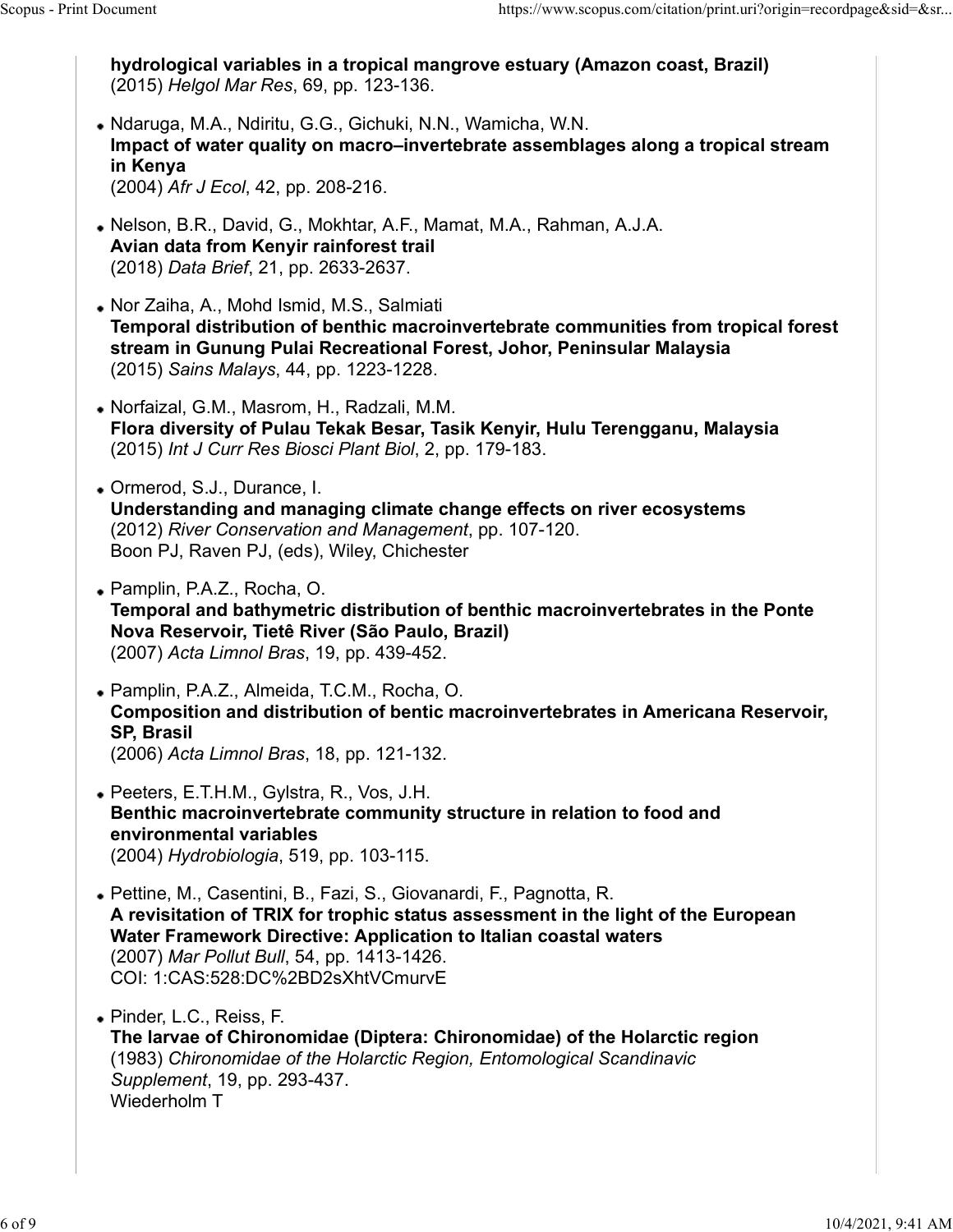Scopus - Print Document<br>
• Primpas, I., Karydis, M.<br>
• Scaling the trophic index (TRIX) in oligotrophic marine environments<br>
(2011) *Environ Monit Assess*. 178. pp. 257-269. Primpas, I., Karydis, M. Scaling the trophic index (TRIX) in oligotrophic marine environments (2011) Environ Monit Assess, 178, pp. 257-269. COI: 1:CAS:528:DC%2BC3MXotVygt7c%3D Quinlan, R., Douglas, M.S.V., Smol, J.P. Food web changes in arctic ecosystems related to climate warming (2005) Glob Chang Biol, 11, pp. 1381-1386. ٠ Rahman, M.M. Role of common carp (Cyprinus carpio) in aquaculture production systems (2015) Front Life Sci, 8, pp. 399-410. COI: 1:CAS:528:DC%2BC28XhtV2rur8%3D Rahman, M.M. Factors influencing the vertical distribution of copepods in a tropical oligotrophic estuary, South China sea (2021) Estuar Coast Shelf Sci, 250, p. 107165. Rahman, M.M., Hamidah, H. Water quality influence the phytoplankton and bacteria abundance: a comparison between shallow freshwater and saltwater ponds (2020) Desalin Water Treat, 188, pp. 436-443. COI: 1:CAS:528:DC%2BB3cXitVShurbI Rahman, M.M., Verdegem, M., Nagelkerke, L., Wahab, M.A., Milstein, A., Verreth, J. Effects of common carp Cyprinus carpio (L.) and feed addition in rohu Labeo rohita (Hamilton) ponds on nutrient partitioning among fish, plankton and benthos (2008) Aquac Res, 39, pp. 85-95. COI: 1:CAS:528:DC%2BD1cXkvFamsr4%3D Rahman, M.M., Verdegem, M., Nagelkerke, L., Wahab, M.A., Verreth, J. Relationships among water quality, food resources, fish diet and fish growth in polyculture ponds: a multivariate approach (2008) Aquaculture, 275, pp. 108-115. Rouf, A.J.M.A., Ambak, M.A., Shamsudin, L., Phang, S.-M., Ho, S.C. Temporal changes in the periphytic algal communities in a drowned tropical forest reservoir in Malaysia: Lake Kenyir (2008) Lakes & Reservoirs: Science, Policy and Management for Sustainable Use, 13, pp. 271-287. COI: 1:CAS:528:DC%2BD1MXhslahsA%3D%3D Schultz, G.A. Hydrology of manmade lakes. Hydrology of natural and manamade lakes (proceedings of the Vienna Symposium, August 1991) (1991) IAHS Publication, 206, pp. 139-150. Stirling, H.P. (1985) Chemical and Biological Methods Ofwater Analysis for Aquaculturists,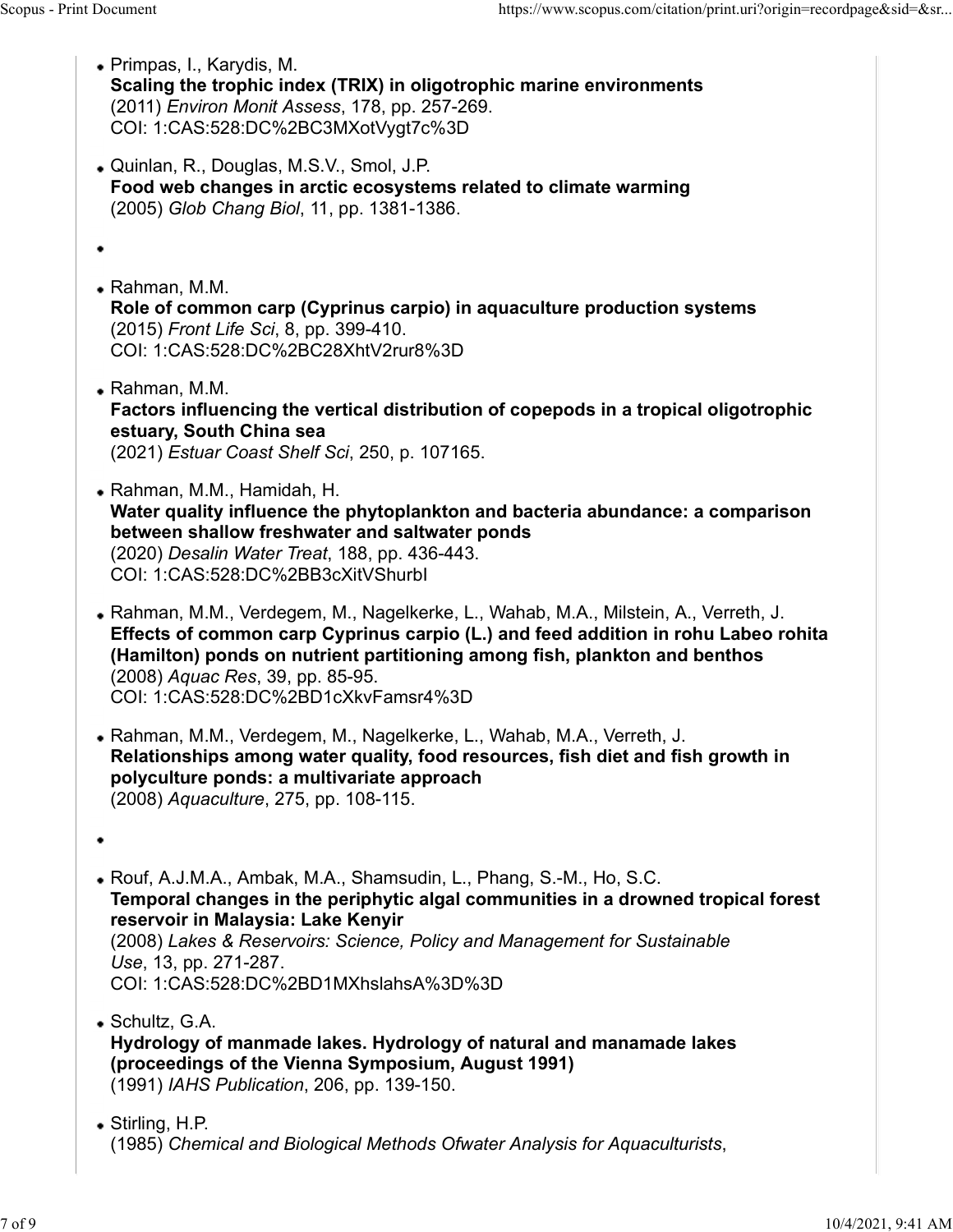Institute of Aquaculture, University of Stirling, Stirling

- Suhaila, A.H., Che Salmah, M.R., Nurul Huda, A. Seasonal abundance and diversity of aquatic insects in rivers in Gunung Jerai Forest Reserve, Malaysia (2014) Sains Malays, 43, pp. 667-674. Scopus - Print Document https://www.scopus.com/citation/print.uri?origin=recordpage&sid=&sr...<br>
Institute of Aquaculture, University of Stirling, Stirling<br>
• Suhaila, A.H., Che Salmah, M.R., Nurul Huda, A.
	- Suriani, A.L., França, R.S., Pamplim, P.A.Z., Marchese, M., Lucca, J.V., Rocha, O. Species richness and distribution of oligochaetes in six reservoirs on Middle and Low Tietê river (SP, Brazil) (2007) Acta Limnol Bras, 19, pp. 415-426.
	- Svensson, O., Bellamy, A.S., Van den Brink, P.J., Tedengren, M., Gunnarsson, J.S. Assessing the ecological impact of banana farms on water quality using aquatic macroinvertebrate community composition (2018) Environ Sci Pollut Res, 25, pp. 13373-13381. COI: 1:CAS:528:DC%2BC2sXhvVSjtb4%3D
	- Taub, F.B. (1984) *Lakes and Reservoirs (Ecosystems of the World),*<br>Elsevier, Amsterdam and New York
	- Ter Braak, C.J.F., Smilauer, P. (1998) CANOCO Reference Manual and user's Guide to Canoco Forwindows: Software for Canonical Community Ordination (Version 4), Microcomputer Power, Ithaca, NY, USA
	- Tszydel, M., Markowski, M., Majecki, J., Błońska, D., Zieliński, M. Assessment of water quality in urban streams based on larvae of Hydropsyche angustipennis (Insecta, Trichoptera) (2015) Environ Sci Pollut Res, 22, pp. 14687-14701. COI: 1:CAS:528:DC%2BC2MXptFelsbc%3D

Vollenweider, R.A., Giovanardi, F., Montanari, G., Rinaldi, A. Characterization of the trophic conditions of marine coastal waters, with special reference to the NW Adriatic Sea: proposal for a trophic scale, turbidity and generalized water quality index (1998) Environmetrics, 9, pp. 329-357. COI: 1:CAS:528:DyaK1cXjvVCiu7k%3D

- Wang, X., Tan, X. Macroinvertebrate community in relation to water quality and riparian land use in a substropical mountain stream, China (2017) Environ Sci Pollut Res, 24, pp. 14682-14689. COI: 1:CAS:528:DC%2BC2sXmvVCmu78%3D
- Wilk-Wozniak, E., Ligeza, S., Shubert, E. Effect of water quality on phytoplankton structure in oxbow lakes under anthropogenic and non-anthropogenic impacts (2014) Clean Soil Air Water, 42, pp. 421-427. COI: 1:CAS:528:DC%2BC3sXhsFKkt7bE
- Wurdig, N.L., Cenzano, C.S.S., Motta Marques, D. Macroinvertebrate communities structure in different environments of the Taim